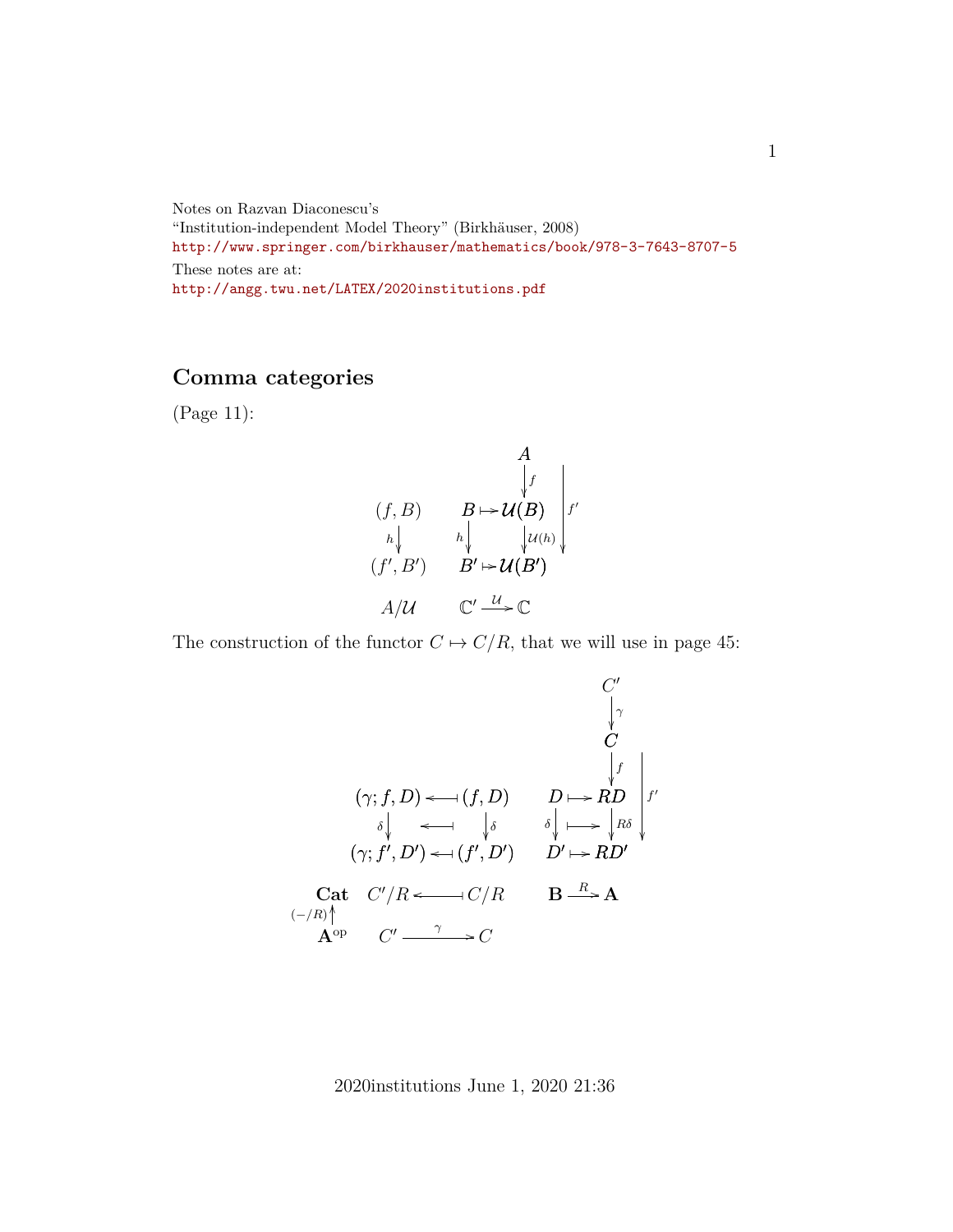## **2.5. Indexed Categories and Fibrations**

(Page 20):

The Grothendieck category  $B^{\sharp}$  of  $B: I^{op} \to \mathbf{Cat}$ :

$$
\sum_{\begin{subarray}{c}\varphi\\ \varphi\end{subarray}} \langle i, \Sigma \rangle \langle u, \varphi \rangle
$$
\n
$$
B(u)(\Sigma') \leftarrow \Sigma' \qquad B^{\sharp} \qquad \langle i', \Sigma' \rangle
$$
\n
$$
\begin{array}{ccc}\n\text{Cat} & B(i) \stackrel{B(u)}{\leftarrow} B(i') & \downarrow p \\
I^{\text{op}} & i \stackrel{u}{\longrightarrow} i' & I & i \stackrel{u}{\longrightarrow} i'\n\end{array}
$$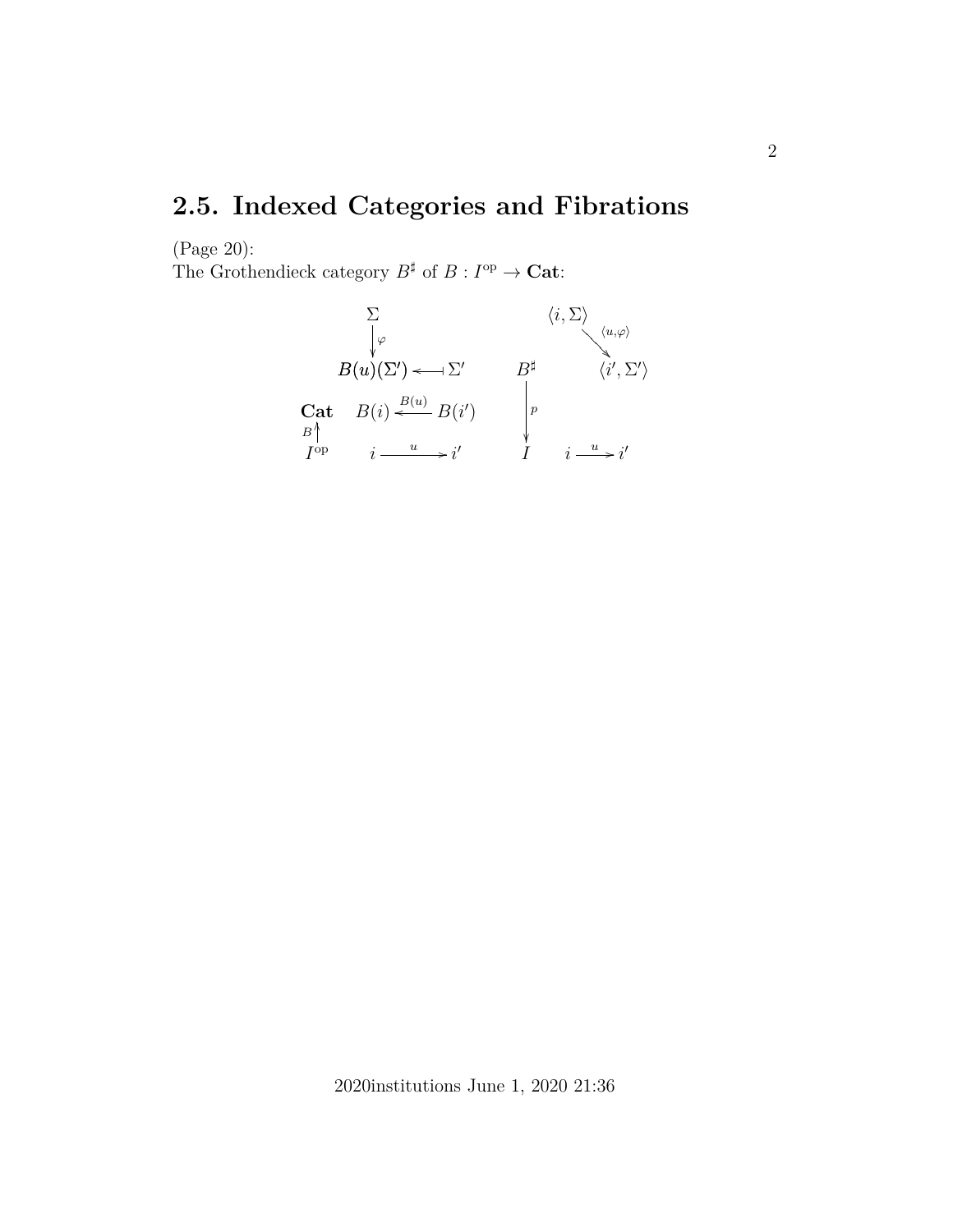## **3.4. Institutions as functors**

(Page 45):

A room is a triple  $(S, M, R)$  where:  $\sqrt{ }$  $\overline{1}$  $S$  is a set,  $M$  is a category,  $R: |M| \to \mathbf{Set}(S, 2)$  $\setminus$  $\cdot$ A room morphism  $(s, m) : (S', M', R') \to (S, M, R)$  is:



A room morphism is a morphism in the Grothendieck category blah:



2020institutions June 1, 2020 21:36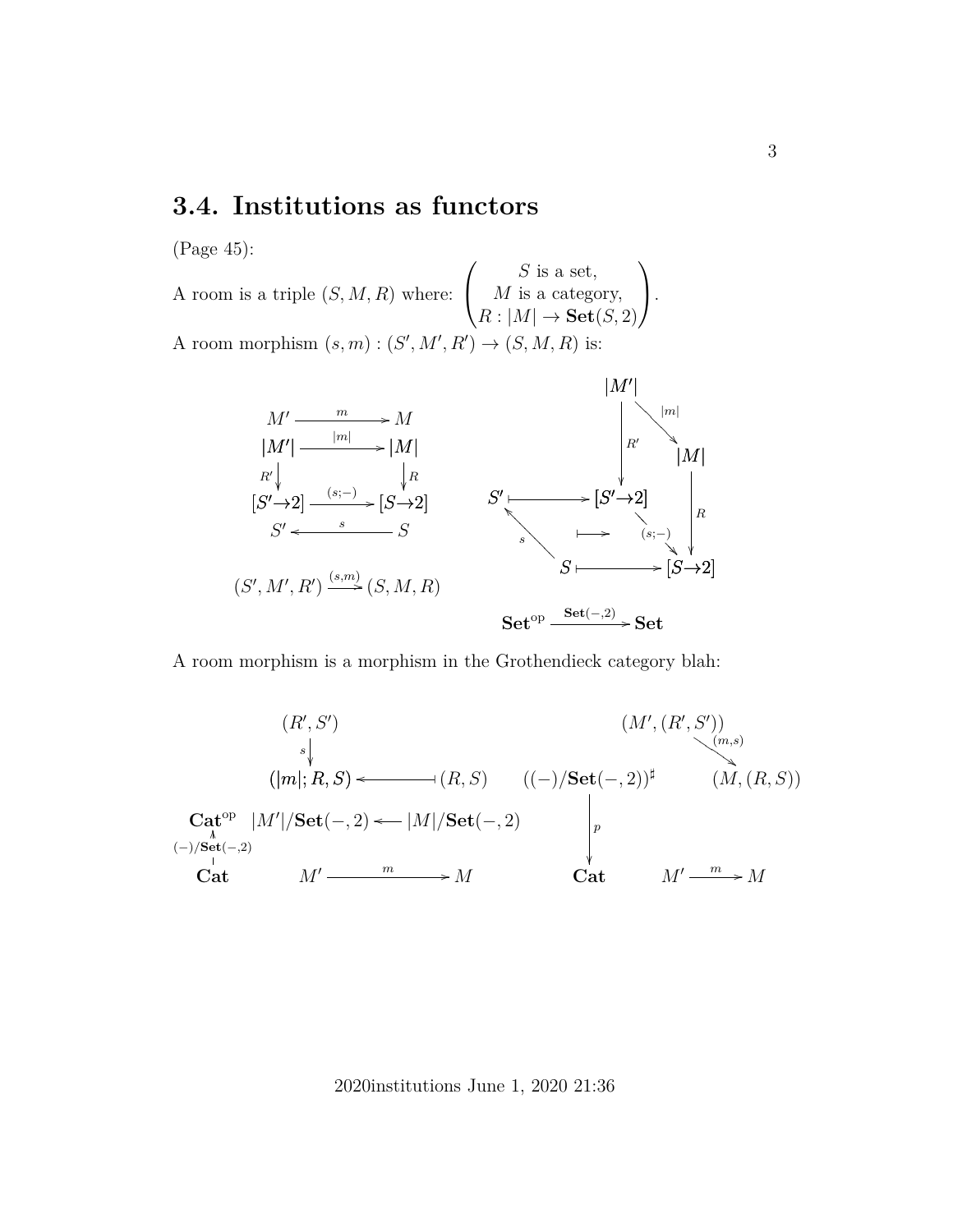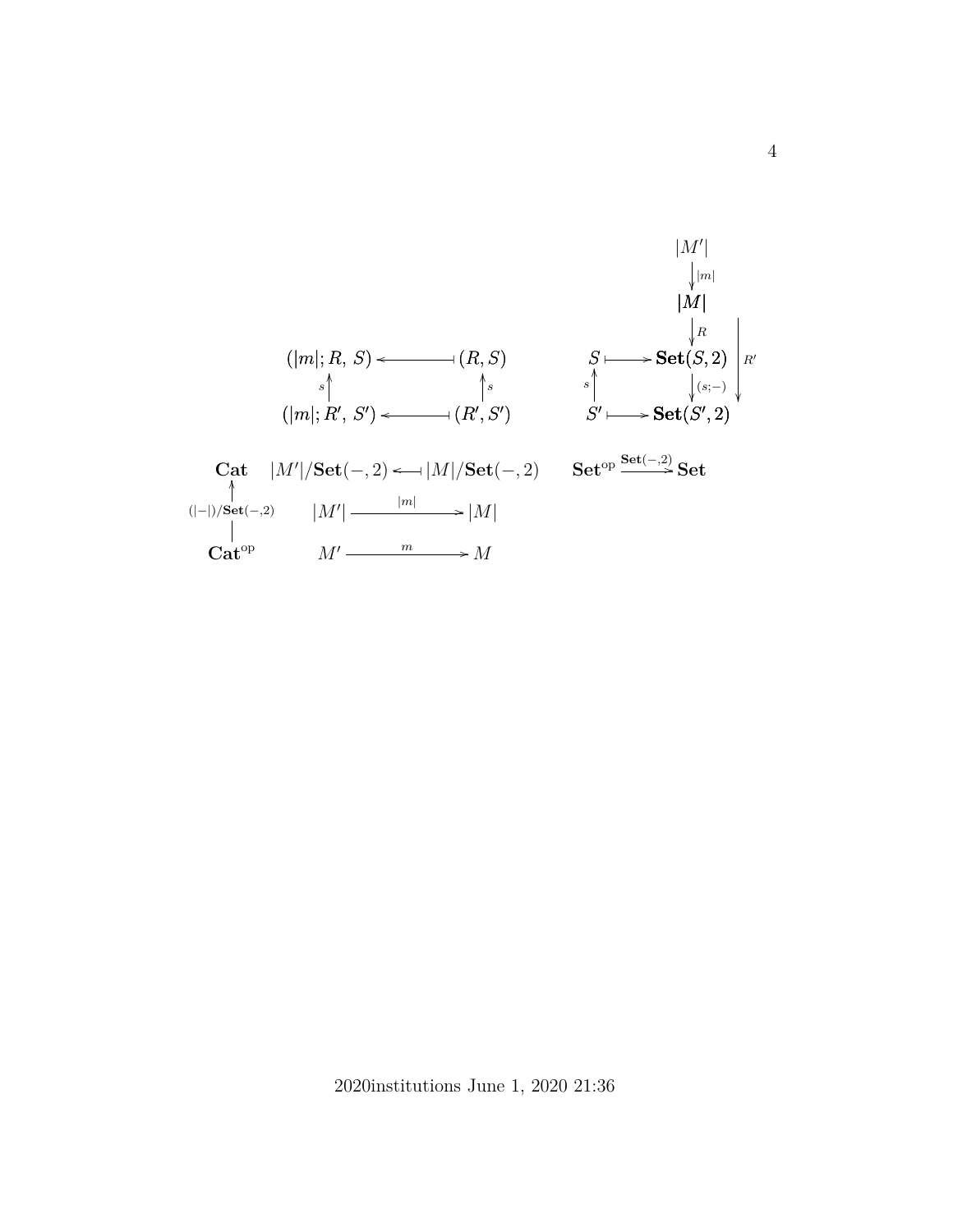**Typing institutions**

Sig is a category  $\begin{array}{rcl} \mathsf{Sen} & : & \mathsf{Sig} \rightarrow \mathbf{Set} \end{array}$ Mod :  $Sig \rightarrow Cat^{op}$  $\models$  : ?  $\vDash$  :  $(\Sigma : |Sig|) \rightarrow \mathcal{P}(|Mod(\Sigma)| \times \text{Sen}(\Sigma))$  $\Sigma \in |Sig|$  $\vDash_{\Sigma} \subseteq |Mod(\Sigma)| \times \textsf{Sen}(\Sigma)$  $\vDash_{\Sigma} \in \mathcal{P}(|Mod(\Sigma)| \times \textsf{Sen}(\Sigma))$  $\vDash \in (\Sigma : |Sig|) \rightarrow \mathcal{P}(|Mod(\Sigma)| \times \text{Sen}(\Sigma))$  $\vDash \in \Pi \Sigma : |Sig| \cdot \mathcal{P}(|Mod(\Sigma)| \times Sen(\Sigma))$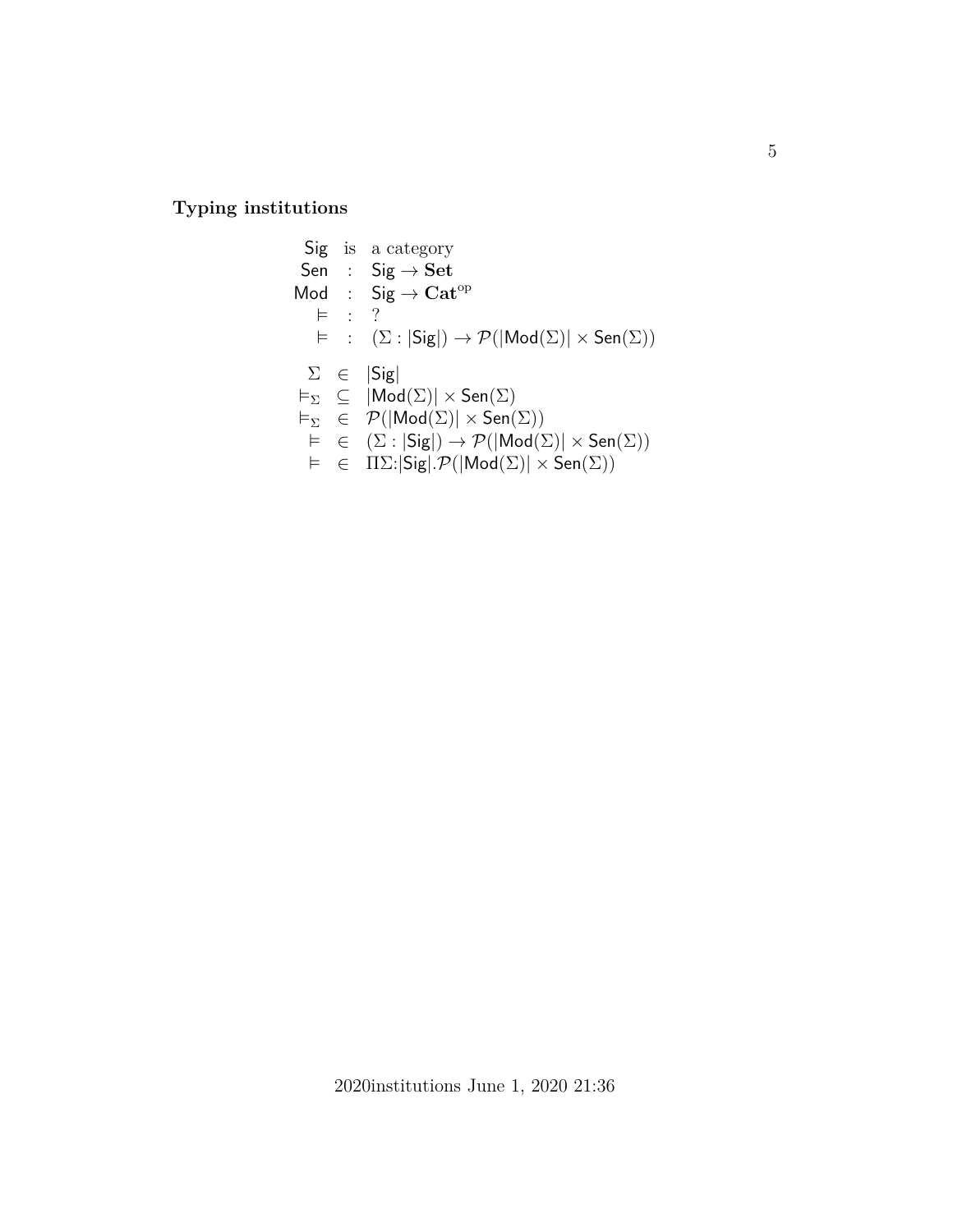**Drawing institutions (1)**

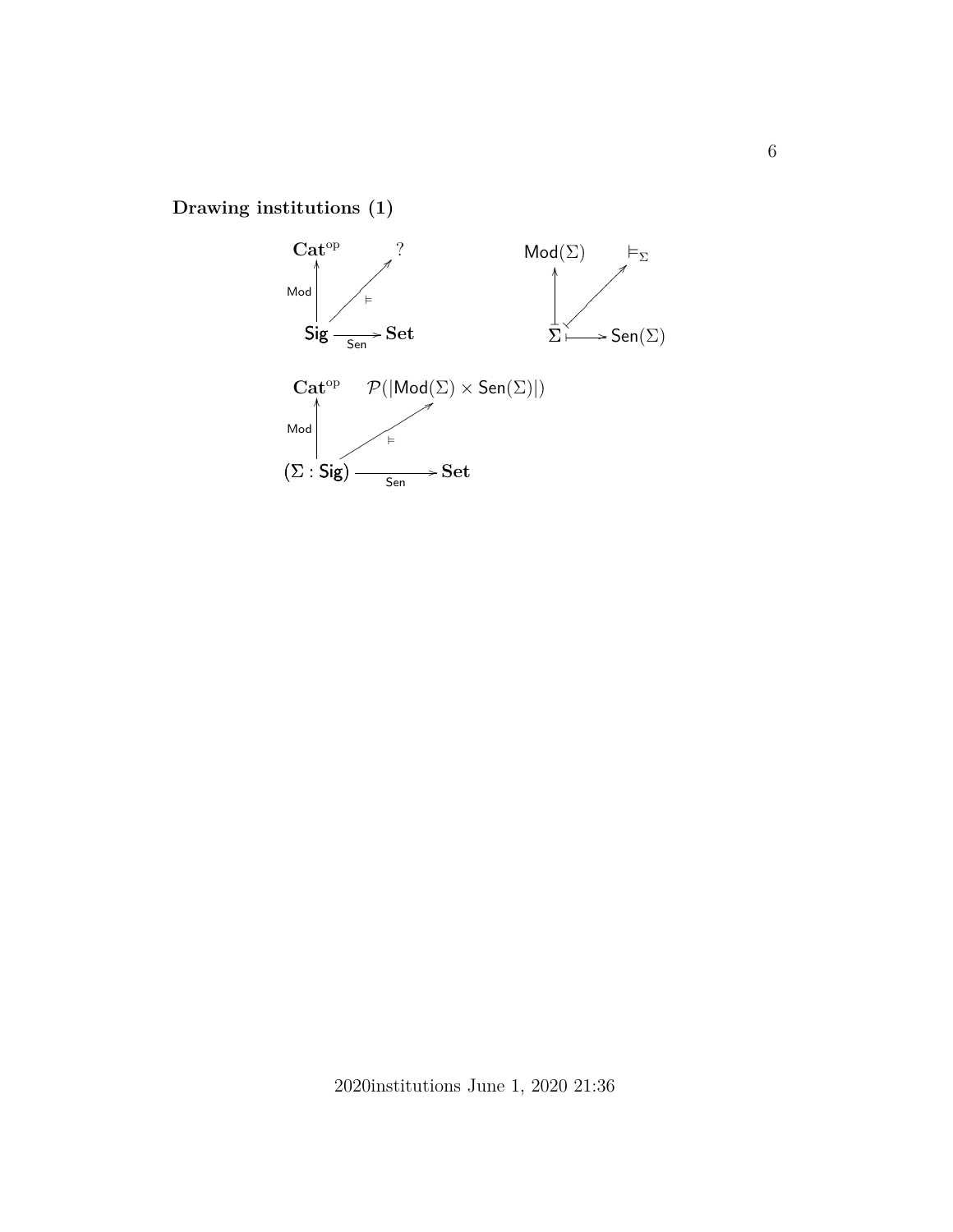## **Drawing institutions (2)**

Gaina-Kowalski, p.3:

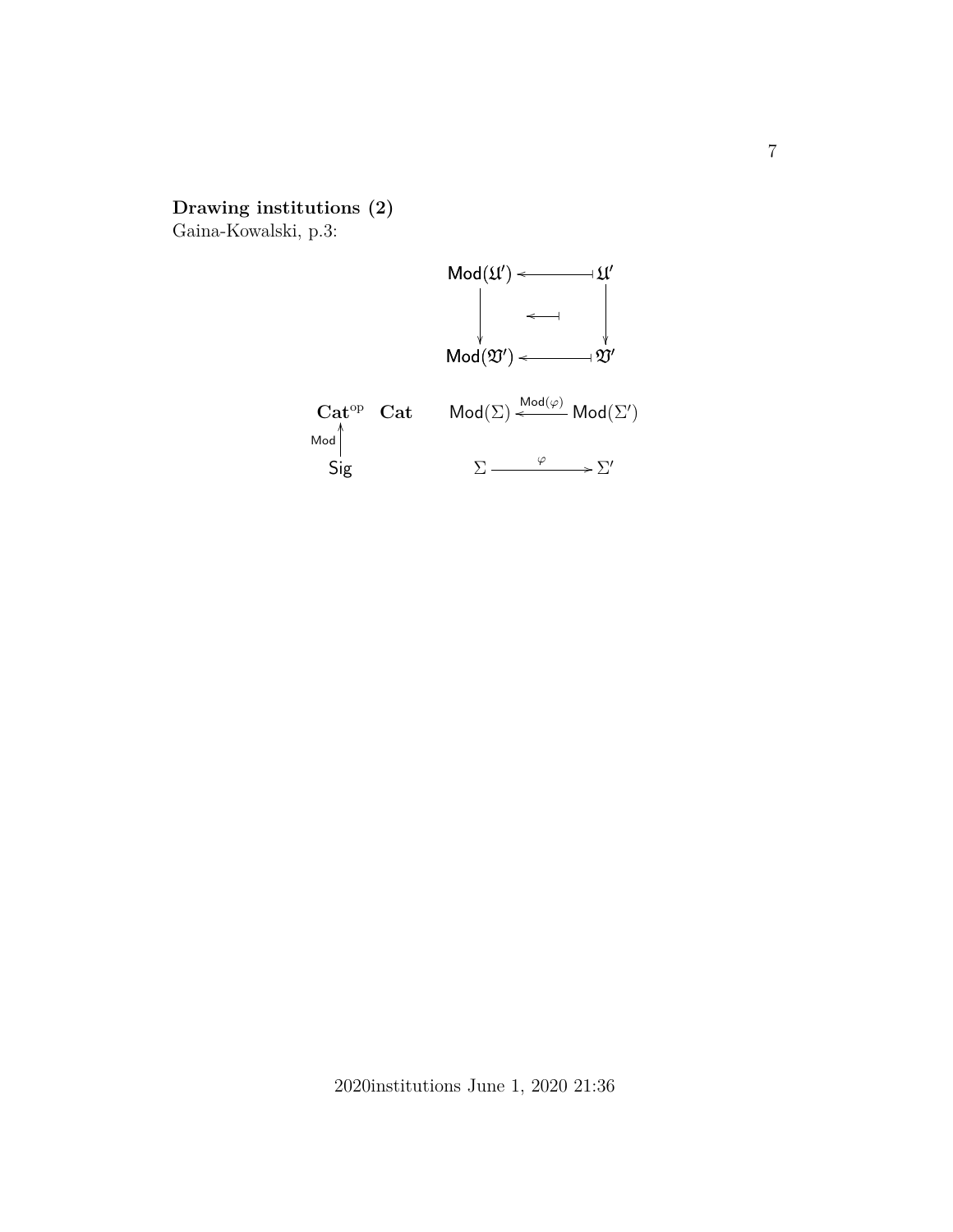**Drawing institutions (3)**

 $e \longmapsto$  Sen $(\varphi)(e)$ Sig  $\Sigma \longrightarrow \Sigma'$  $\textbf{Set}$   $\textsf{Sen}(\Sigma) \xrightarrow{\textsf{Sen}(\varphi)} \textsf{Sen}(\Sigma')$ Sen ر<br>ا